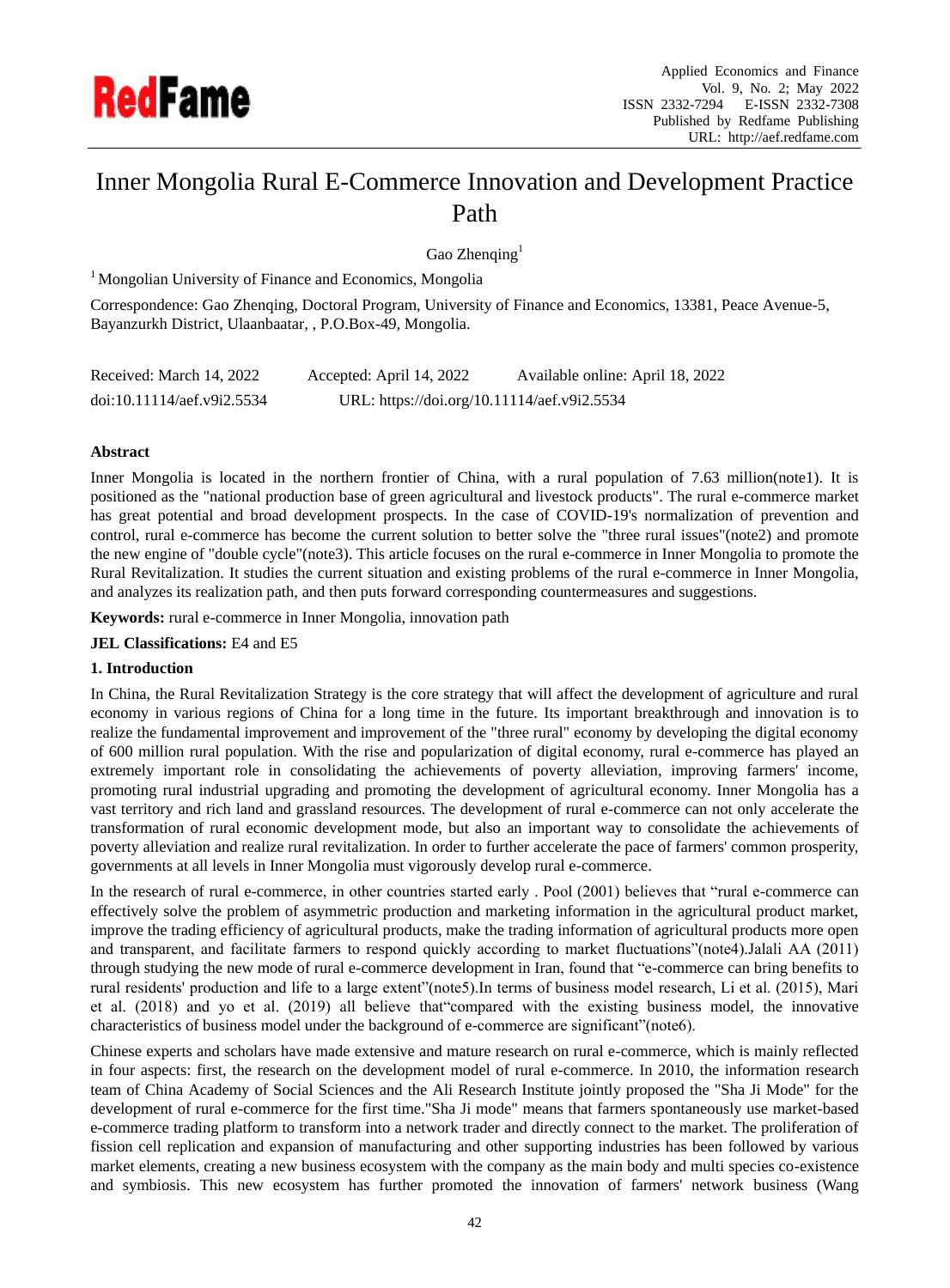Xiangdong, Zhang Caiming, 2011)(note7).In the later stage of development, China's rural e-commerce development has put forward the county model of "publicity + brand + e-commerce", the "Suichang model" of "traditional industry + business platform" and the "Tongyu model" of "scientific and technological support + standardized service" (Zhang Xicai, 2015)(note8).The second is related research on the development of rural e-commerce and industrial cluster theory.Ling Shouxing (2015) believes that "in the formation and evolution of rural e-commerce clusters, geographical advantages, external economy, leading enterprises, social networks, government behavior and other factors promote and interact with each other to jointly promote the development of clusters"(note9).Lei Bing and Liu Mengmeng (2017) found that the main reason for the formation of rural e-commerce industrial clusters is the herding effect of entrepreneurial decision-making in rural society. The key to forming "herding" is the low threshold characteristics of entrepreneurship in the early stage of e-commerce development. Therefore, we should pay more attention to the positive significance of entrepreneurial resources and leader demonstration in promoting entrepreneurial agglomeration in rural areas(note10).The third is the research on the development strategy or path of rural e-commerce."There are a series of problems in the development of rural e-commerce in China: lack of rural e-commerce talents and insufficient understanding of e-commerce; current laws and regulations are mainly aimed at offline sales, and rural e-commerce is in the blank area of supervision; the construction of rural logistics system is imperfect; the departmental responsibilities in the supervision organization system are lack of orderly distribution and coordination, and the supervision methods and means need to be innovated." (Ren XiaoCong,Hejun, 2017)(note11). "To upgrade rural e-commerce, we should combine agricultural products out of the village with consumers entering the village, combine agricultural products production and operation, combine the operation of agricultural products with rural operation, match e-commerce based on the actual situation of local industry, and constantly improve the digital level of agricultural e-commerce, digital commerce and the whole agricultural industry" (Wang Xiangdong, 2022)(note12).Gu Suhua (2021) believes that "at present, rural e-commerce in Inner Mongolia has a small scale and low economic benefits. It is necessary to promote the construction, application and training of rural e-commerce and promote the supply side reform of agricultural products"(note13).

Rural e-commerce has played an important role in China's economic development, poverty alleviation, employment and entrepreneurship, industrial upgrading and other aspects, and has become a new way for local governments to realize the Rural Revitalization Strategy. However, due to the late start and slow development of rural e-commerce in Inner Mongolia, the overall development is unbalanced and insufficient, and there are few relevant successful cases and research results. In 2022, China put forward the action plan for the development of digital countryside (2022-2025). In order to further consolidate the achievements of poverty alleviation in Inner Mongolia and help realize the strategy of rural revitalization, this paper draws lessons from the existing research results and makes an in-depth research and Analysis on the current situation, problems and basic paradigms of the development of rural e-commerce in Inner Mongolia, It puts forward the innovative practice path for Inner Mongolia to fully develop rural e-commerce and realize rural revitalization.

## **2. Development Status and Existing Problems of Rural E-commerce in Inner Mongolia**

## *2.1 The Advantages of Developing E-commerce in Rural Areas in Inner Mongolia*

(1) National policy support.In recent years, in order to promote the transformation and upgrading of rural industries, promote the integrated development of physical sales and networks, increase farmers' income, stimulate the vitality of rural industries and promote the high-quality development of rural agriculture, China has issued a number of relevant policies on promoting the development of rural e-commerce, and has given many support policies from the aspects of capital guarantee, technical facilities and human resources. Since 2015, China has vigorously promoted the development of rural youth e-commerce skills training and site construction. In 2017, China will focus on returning personnel and launch documents such as the notice on carrying out comprehensive demonstration work of e-commerce in rural areas. No. 1 central document has been expanding for many years in the countryside, supporting the construction of rural logistics service network and village electricity supplier service station, and promoting the entry of agricultural products into cities. With the strong support of national policies, rural e-commerce and industrial development in all parts of China have gradually begun to integrate. All these have created very good conditions for the development of rural e-commerce in China, and effectively promoted China's rural economic development and industrial transformation and upgrading.

(2) The local government of Inner Mongolia takes the initiative. Inner Mongolia has been involved in the application of rural e-commerce demonstration counties since 2015. By the end of 2021, a special fund of 1 billion yuan has been invested to create 60 e-commerce demonstration counties in rural areas. It has played an important role in poverty alleviation, industrial development, increasing the income of farmers and herdsmen, changing the production and lifestyle of farmers and herdsmen, the three-level logistics distribution system of counties, townships and villages, and cultivating rural e-commerce leaders, The demonstration drive effect is good(note14).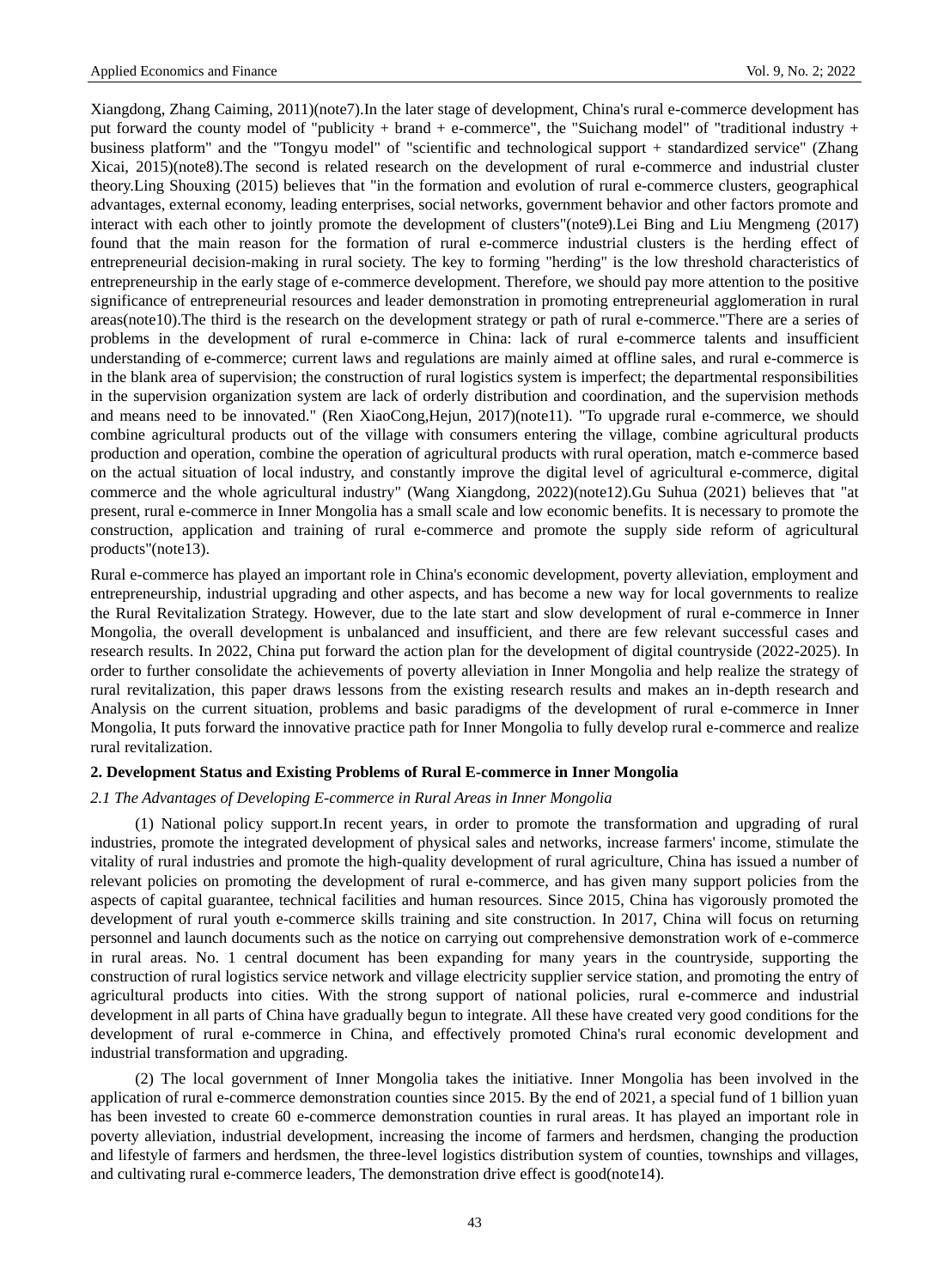(3) Inner Mongolia rural e-commerce development continues to look good. According to the statistics of the Department of Commerce of Inner Mongolia Autonomous Region, Inner Mongolia Agricultural Products(note15) Online retail sales reached 11.162 billion yuan, a year-on-year increase of 22.77%. The relatively top industries are livestock and poultry, grain and oil and nuts, with a total of 5.382 billion yuan, 3.157 billion yuan and 1.175 billion yuan respectively. Livestock and poultry account for 48.22% of the online retail sales of agricultural products, ranking first; Grain and oil account for 28.29% of the online retail sales of agricultural products, ranking second; Nuts account for 10.52% of the online retail sales of agricultural products, ranking third. The brand action of Inner Mongolia created by "Mongolia" certification is advancing steadily, and new formats such as "live e-commerce with goods" have accelerated the upward trend of agricultural and livestock products.

| ranking | category         | ranking | category       |
|---------|------------------|---------|----------------|
|         | mutton           |         | millet         |
|         | beef             |         | rice           |
|         | Kui melon seeds  |         | corn           |
|         | pumpkin seed     |         | Matrimony vine |
|         | herba cistanches | 10      | oats           |

Table 1. Top 10 of selling agricultural products in Inner Mongolia in 2021

Sources: According to the relevant data of Inner Mongolia Department of Commerce

#### *2.2 Analysis of existing problems*

 (1) Purchasing power spillover. Most of the consumers' online shopping is from outside the District, while the outside area of consumers' online shopping area is less, resulting in the phenomenon of purchasing power spillover. In the first three quarters of 2021, the online retail sales of the whole region accounted for only 6.1% of the retail sales of social consumer goods, 17.5 percentage points lower than that of the whole country. The total retail sales volume at the seller's location is 37 billion 580 million yuan, and the online retail sales amount is 111 billion 780 million yuan per buyer's location. The difference between buying and selling is 3 times(note16). The potential of online shopping in the area needs to be further explored.

(2) The overall development level of rural e-commerce in Inner Mongolia needs to be improved. On the whole, the development level of e-commerce in Inner Mongolia is relatively backward in the country. In 2021, in terms of e-commerce network transaction volume, Inner Mongolia ranked 24th among 31 provinces and cities in China, lower than Heilongjiang, Yunnan and other provinces; In terms of online retail sales, Inner Mongolia ranks 25th, only higher than Guizhou, Gansu, Xinjiang and other provinces and cities. Inner Mongolia's rural network retail sales reached 18 billion 981 million yuan, an increase of 29.60% over the previous year, 2.68 percentage points higher than that in the whole country, and 0.64% in the whole country(note17).

At present, in the rural areas of Inner Mongolia, the level of industrial development is obviously insufficient, the degree of opening up to the market is not high, the development speed is not fast, and commodity trading is not yet standardized. Most private enterprises in rural areas are primary processing and sales of agricultural products, and their operation and management mode is relatively backward. At the same time, the rural financial environment and policy support are not perfect, which affects the development process of rural e-commerce.

(3) The degree of branding of agricultural products is low. Since the development of rural e-commerce in Inner Mongolia, there have been many upward types of agricultural products, but these agricultural products are relatively scattered in regional distribution, small production and operation scale, non prominent characteristics, and have not formed an influential agricultural product brand. As far as the local government is concerned, it is not enough to build the core competitiveness of local characteristic agricultural products, brand promotion and resource integration. There are problems such as low-cost competition and product homogenization within the region.

(4) The development of rural logistics industry needs to be improved. Road traffic construction in rural areas of Inner Mongolia is still not perfect. Network communication facilities and water, electricity and other supporting facilities are not fully in place. Logistics supply chain setup can not meet the needs of the current rural e-commerce, which have become the bottleneck restricting the development of rural e-commerce in Inner Mongolia.

(5) Rural electricity providers lack talent. According to the survey, most of the farmers' cultural quality is not high. 80% of the rural netizens in junior middle school and below are educated. Most of them are using the Internet for entertainment, and the ability to use the network to buy and sell agricultural products is generally insufficient, which has become a limiting factor for the development of rural e-commerce. In addition, local governments failed to respond in time to the needs of local farmers and private enterprises for knowledge such as e-commerce platform operation and webcast, relevant training and guidance were not in place, and the lack of talents became another key factor restricting the development of rural e-commerce.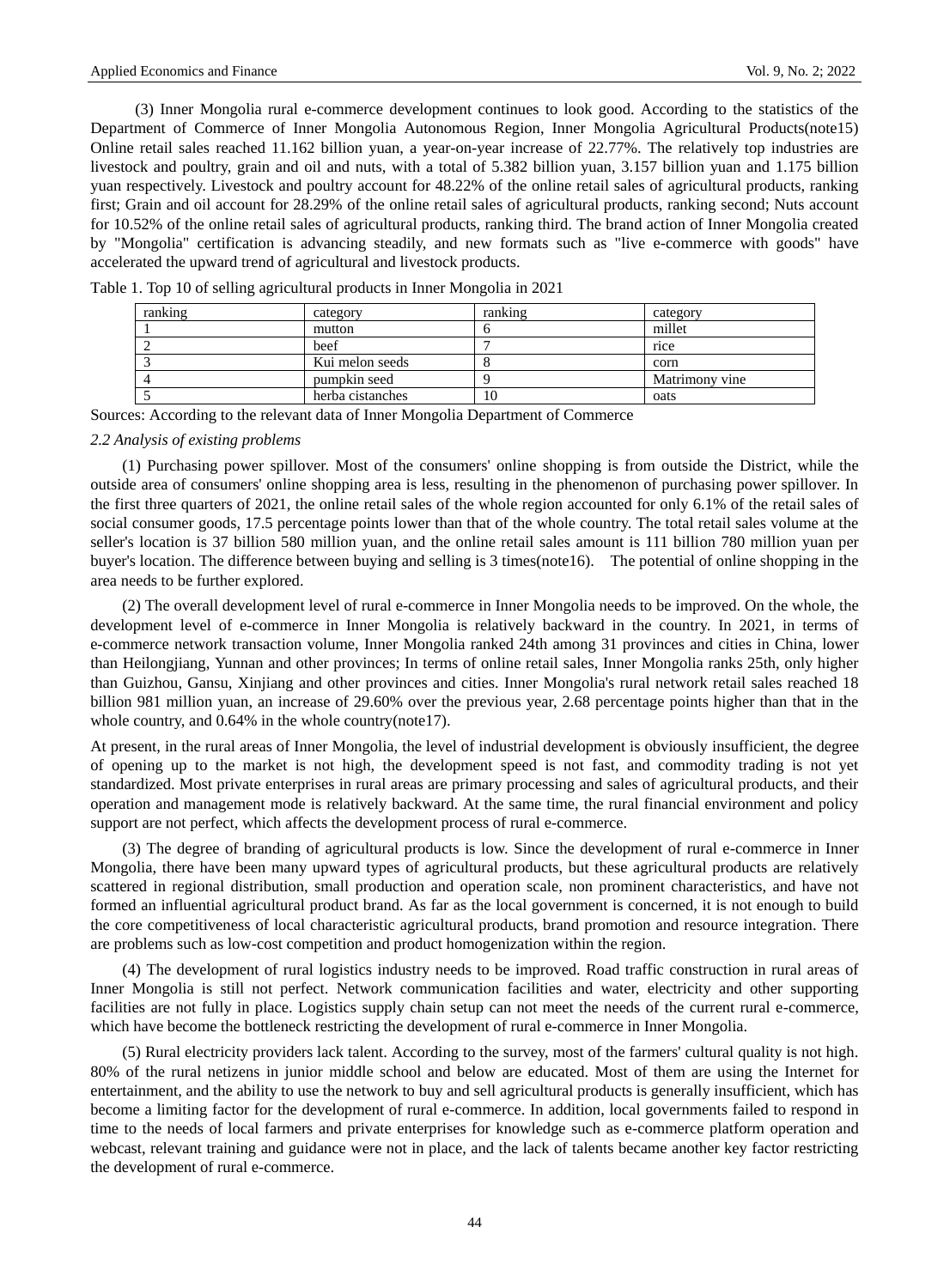#### **3. Countermeasures and Suggestions of Rural E-commerce in Inner Mongolia**

As a "strategic base for national green agricultural and livestock products", Inner Mongolia should start with the development of rural e-commerce, actively promote the construction of digital villages, and realize the rapid development of Inner Mongolia's digital economy.

# *3.1 Gradually Completing the Tasks of National Digital Rural Social Construction Planning*

(1)Continue to develop and expand the digital agriculture economy. We should implement digital rural construction planning, create digital agricultural products, increase the added value of agriculture, dig deep the potential of rural areas in promoting the industrialization of digital technology, and transform the traditional agricultural digital transformation as the main position of agricultural digital economic development, and continue to give birth to a new mode of new industry.

(2)Innovate and develop rural e-commerce. Let mobile phones become the "new agricultural tools" of farmers and herdsmen, and let the network become the "new farmland" of farmers and herdsmen. Focus on rural e-commerce, vigorously develop quality e-commerce, video e-commerce, content e-commerce and social e-commerce, develop rural e-commerce or village Amoy sites, encourage and encourage farmers to start businesses through platforms such as jd.com, Taobao, Shuyin and fast hand, and start businesses through county rural e-commerce logistics and agricultural micro businesses, so as to finally drive farmers' income increase and industrial upgrading.

# *3.2 Establishing Local Characteristic Agricultural Product Brand*

(1)Create green agricultural product brand.To integrate local high-quality agricultural products resources, create geographical indications of origin, or reflect the local unique climate, species, or contain traditional agricultural civilization, processing skills, constantly improve the competitive advantages and unique charm of products, to provide consumers with a better consumption environment and services.

(2)Continue to strengthen the brand publicity and promotion efforts.Actively create long-term selection and cultivation for the majority of consumers, that is, the advantageous varieties and characteristic products of the region, such as Bayan Nur Dengkou Wallace, Chifeng Aohan millet, etc.Fully develop modern agriculture and smart agriculture, and build commercial (enterprise) brands, such as Yili Dairy, Hengfeng Flour, etc.

#### *3.3 Develop Live E-Commerce*

(1) Give key support to live e-commerce. Use the live e-commerce, including the e-commerce function developed by the traditional e-commerce platform, such as Taobao live e-commerce, Pinduoduo e-commerce, etc; Tiktok, Kwai, Xiaohongshu and so on, which are developed by entertainment social platform and functional software platform, promote farmers to actively learn webcast technology, live by selling.

(2) Organize and carry out live e-commerce delivery through multiple channels. Drawing lessons from the experience of developed provinces and autonomous regions such as Zhejiang and Jiangsu, giving full play to the credibility and authority of the government, we actively organize the government staff members of the county magistrate, the agriculture and Animal Husbandry Bureau, the Rural Revitalization Bureau, the township leaders endorse the local agricultural products. In addition, we can actively carry out endorsement of resources such as celebrities and net red, so as to rapidly enhance the attention and influence of local characteristic agricultural products, expand fans quickly, and help local rural e-commerce develop rapidly.

#### *3.4 Continuously Improve Logistics Facilities and Service Levels*

(1)Establish and improve supporting policies and financial support policies for the development of local rural e-commerce.Make full use of the policies of the national and autonomous region rural e-commerce demonstration sites construction, provide more support and help for the construction and transformation of county and village-level rural e-commerce service platforms, and build a perfect three-level logistics distribution system in Qixian county, township and Gacha village.

(2)Strengthen the construction of logistics infrastructure. Local governments should actively respond to the Rural Revitalization Strategy, promote the construction of road transportation system and logistics distribution network, implement the "village to village" project of rural road transportation, and increase relevant subsidies for the development of logistics enterprises in rural areas. We should constantly improve the logistics distribution network, expand the scope of logistics distribution, optimize the layout of logistics network, and enhance the level of logistics service.

#### *3.5 Strengthening the Construction of Rural E-Commerce Talents*

(1)We should constantly improve our incentive policies and attract talents. Local government departments actively perform their functions and improve the living and development conditions in rural areas, so as to attract more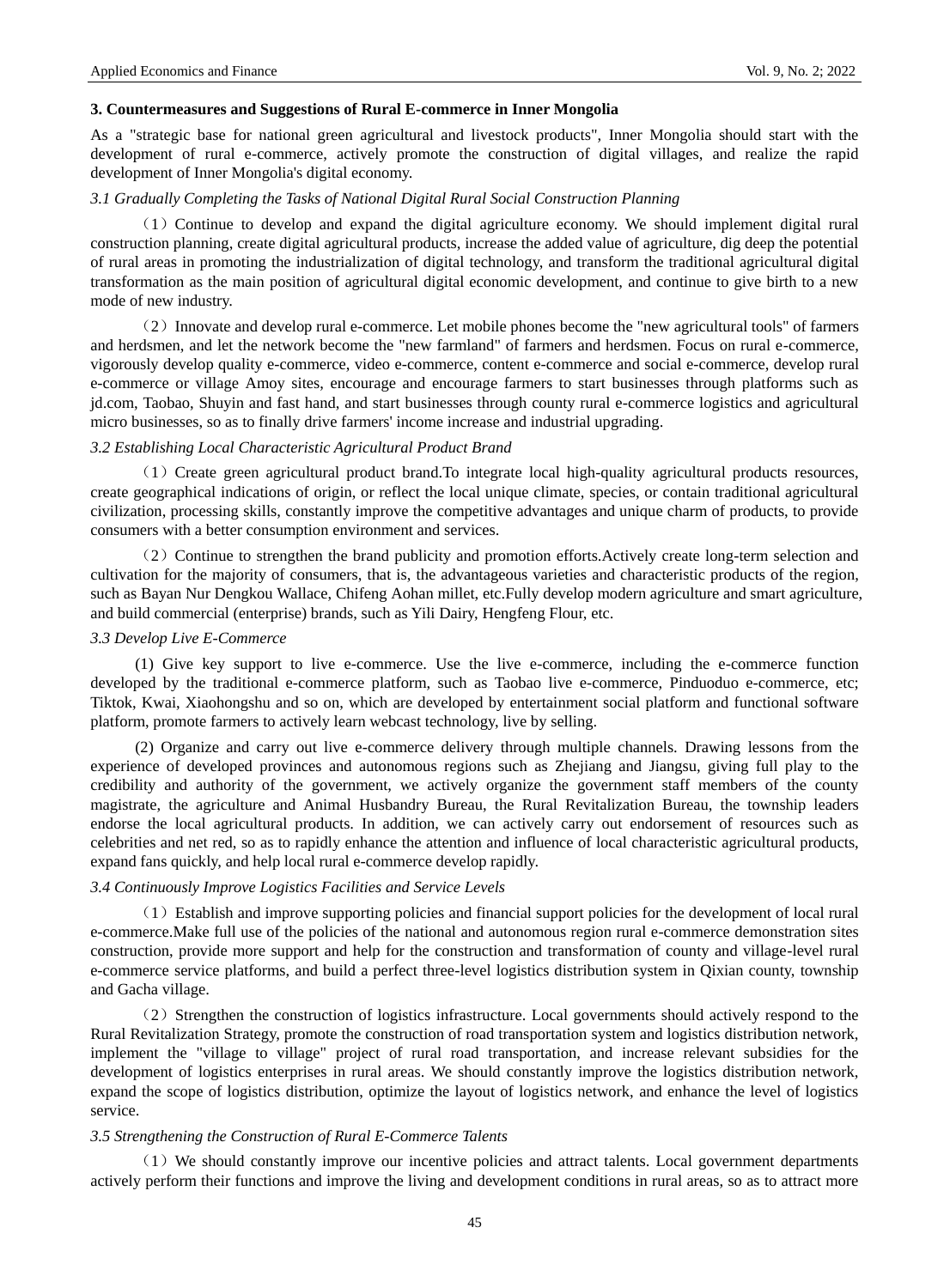excellent returnees and professionals to develop in rural areas.

(2)Strengthen training of logistics professionals. According to the local farmers' herdsmen's skill demand for developing rural electric business, the rural e-commerce practice operation training is set up. Meanwhile, professional logistics talents are trained to teach more knowledge and skills of e-commerce for private enterprises and farmers in the countryside.

# **Acknowledgement**

The author likes to thank the editor and two reviewers for their comments and suggestions. All the remaining errors are author's responsibility.

### **Notes**

Note 1: Inner Mongolia 2021 national economic and social development statistical bulletin

Note 2: The "three rural" issues refer to three problems: rural areas, agriculture and farmers.

Note 3: Double cycle refers to the new development pattern with the main domestic circulation as the main body and the domestic and international double circulation promoting each other.

Note 4: Li Chuying, Inner Mongolia rural e-commerce development level measurement and key constraints analysis.Doctoral Dissertation Of Inner Mongolia Agricultural University -2019-06-01

Note 5: Jalali AA, A new applicable model of Iran rural e-commerce development[J], Procedia Computer ScienceVolume 3, Issue C. 2011. P 1157-1163

Note 6: Lu Zhaoyang, live webcast and the development of fresh agricultural products: the driving mechanism and empirical test, China Soft Science, 2021 (03)

Note 7: Wang Xiangdong, Zhang Caiming, New thinking and practice of rural poverty reduction and poverty alleviation in China in the Internet Era - Enlightenment of "Shaji model". Information Construction. 2011 (02)

Note 8: Zhang Xicai: current situation, Problems and countermeasures of e-commerce in rural areas agricultural .Economy and Management. 2015 (03)

Note 9: Ling Shouxing, Research on the formation and evolution mechanism of rural e-commerce industrial clusters in China [J] Business research. 2015 (01)

Note 10: Lei Bing, Liu Mengmeng, The formation mechanism of rural e-commerce industry cluster -- Based on the case analysis of typical Taobao village.Research on science and technology management. 2017 (11)

Note 11: Ren XiaoCong and Hejun, Development trend, problems and Countermeasures of rural e-commerce in China. Discussion on modern economy, 2017 (03)

Note 12: Wang Xiangdong,Ten suggestions for upgrading rural e-commerce in the next decade. China Information Industry. 2022 (02)

Note 13: Gu Suhua ,Inner Mongolia promotes rural revitalization path exploration [J]. Times Economic And Trade. 2021 (09)

Note 14: According to the relevant information of Inner Mongolia News Network.

Note 15: Note:In this paper"agricultural products" refer to unprocessed primary products or primary processed products through natural growth or artificial cultivation, such as planting, animal husbandry and aquaculture; among them, the definition of primary processed agricultural products fully refers to the scope of primary processing of agricultural products issued by the Ministry of Finance and the state Administration of Taxation on enjoying preferential policies of enterprise income tax (for Trial Implementation) and the supplementary notice of the Ministry of Finance and the State Administration of Taxation on the scope of primary processing of agricultural products enjoying enterprise income tax preference. With regard to the industry classification standard of agricultural products, the Ministry of Commerce of the people's Republic of China has referred to the classification of agricultural products (Draft for comments) of the Ministry of agriculture and combined with the statistical characteristics of e-commerce retail, divided agricultural products into ten categories: tea, herbal medicine, fruit, grain and oil, livestock and poultry, nuts, aquatic products, flowers, vegetables and others.

Note 16: Bao Siqin.《Inner Mongolia development report (2021)》.Distant Publishing House. 2022.01 (P28)

Note 17: According to the data of Inner Mongolia Department of Commerce.